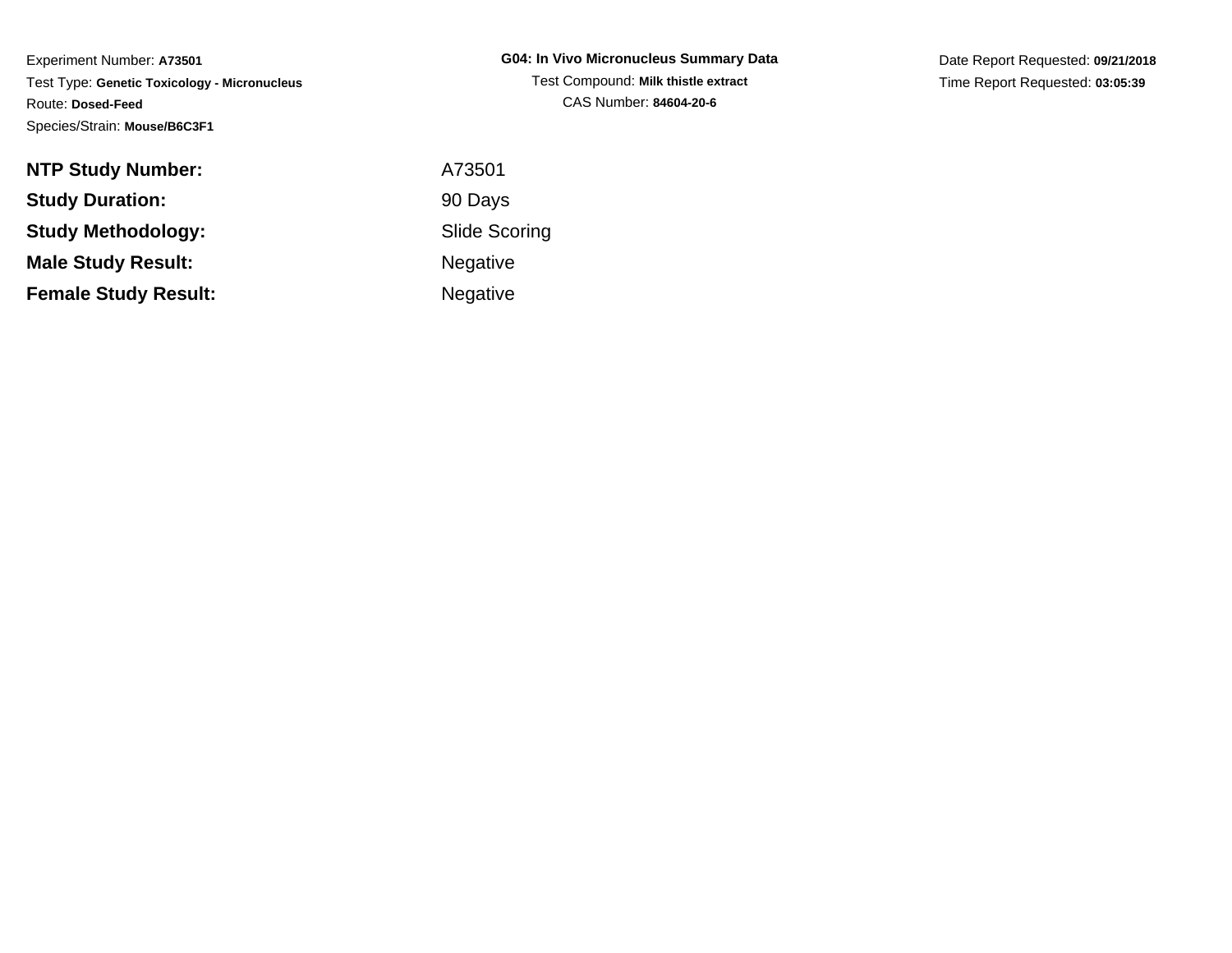|                              |   | <b>MN NCE/1000</b> |         |  |
|------------------------------|---|--------------------|---------|--|
| Dose (ppm)                   | N | Mean $\pm$ SEM     | p-Value |  |
| Vehicle Control <sup>1</sup> | 5 | $4.60 \pm 0.58$    |         |  |
| 3125.0                       | 5 | $4.90 \pm 0.78$    | 0.3788  |  |
| 6250.0                       | 5 | $5.10 \pm 0.62$    | 0.3054  |  |
| 12500.0                      | 5 | $3.60 \pm 0.73$    | 0.8658  |  |
| 25000.0                      | 5 | $6.10 \pm 0.62$    | 0.0730  |  |
| 50000.0                      | 5 | $4.60 \pm 0.56$    | 0.5000  |  |
| Trend p-Value                |   | 0.3910             |         |  |
| Trial Summary: Negative      |   |                    |         |  |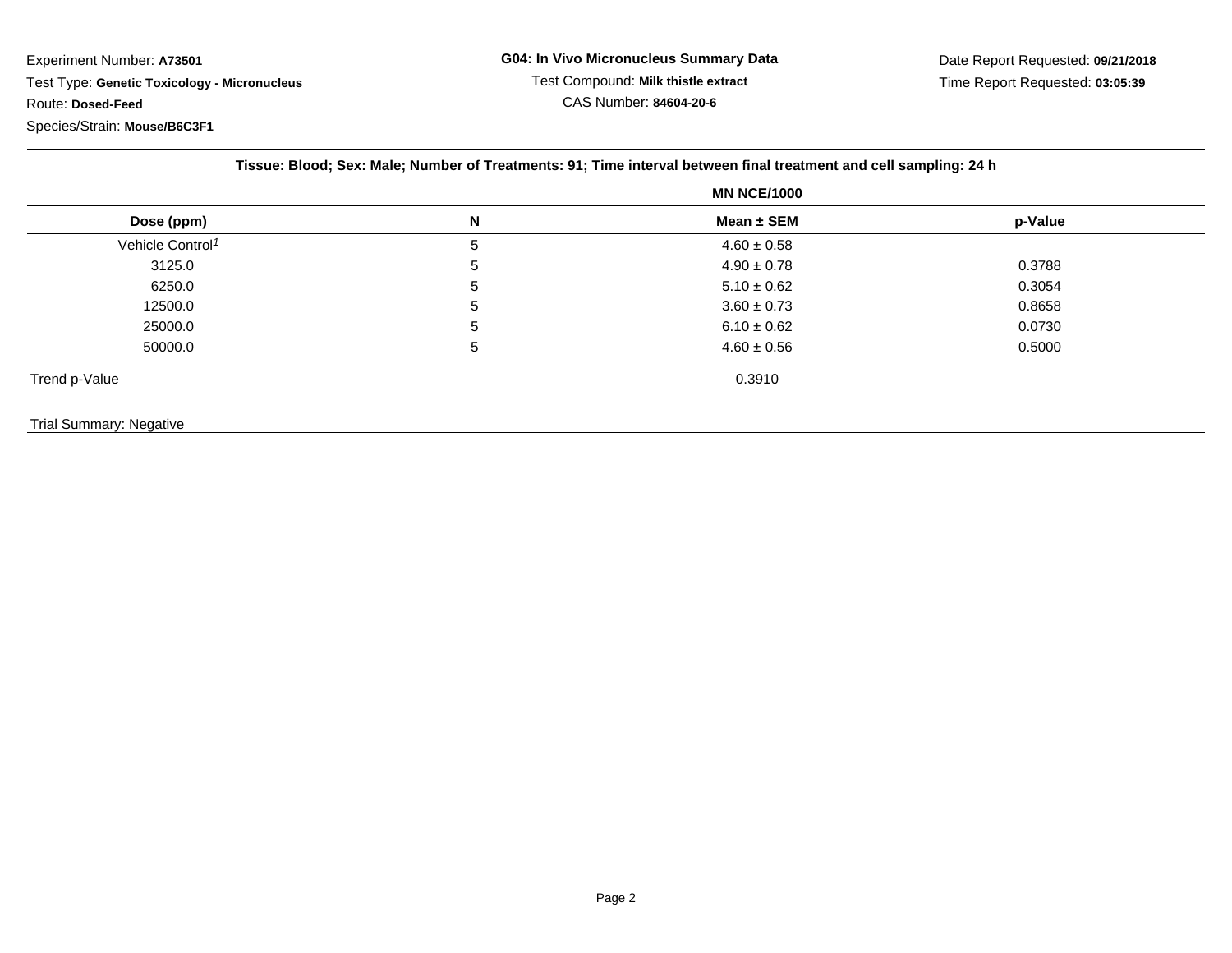|                                |   | Tissue: Blood; Sex: Female; Number of Treatments: 91; Time interval between final treatment and cell sampling: 24 h<br><b>MN NCE/1000</b> |         |  |
|--------------------------------|---|-------------------------------------------------------------------------------------------------------------------------------------------|---------|--|
|                                |   |                                                                                                                                           |         |  |
| Dose (ppm)                     | N | Mean $\pm$ SEM                                                                                                                            | p-Value |  |
| Vehicle Control <sup>1</sup>   | 5 | $3.70 \pm 0.46$                                                                                                                           |         |  |
| 3125.0                         | 5 | $4.40 \pm 0.62$                                                                                                                           | 0.2179  |  |
| 6250.0                         | 5 | $3.00 \pm 0.35$                                                                                                                           | 0.8042  |  |
| 12500.0                        | 5 | $3.60 \pm 0.48$                                                                                                                           | 0.5467  |  |
| 25000.0                        | 5 | $2.20 \pm 0.25$                                                                                                                           | 0.9748  |  |
| 50000.0                        | 5 | $2.90 \pm 0.29$                                                                                                                           | 0.8380  |  |
| Trend p-Value                  |   | 0.9600                                                                                                                                    |         |  |
| <b>Trial Summary: Negative</b> |   |                                                                                                                                           |         |  |